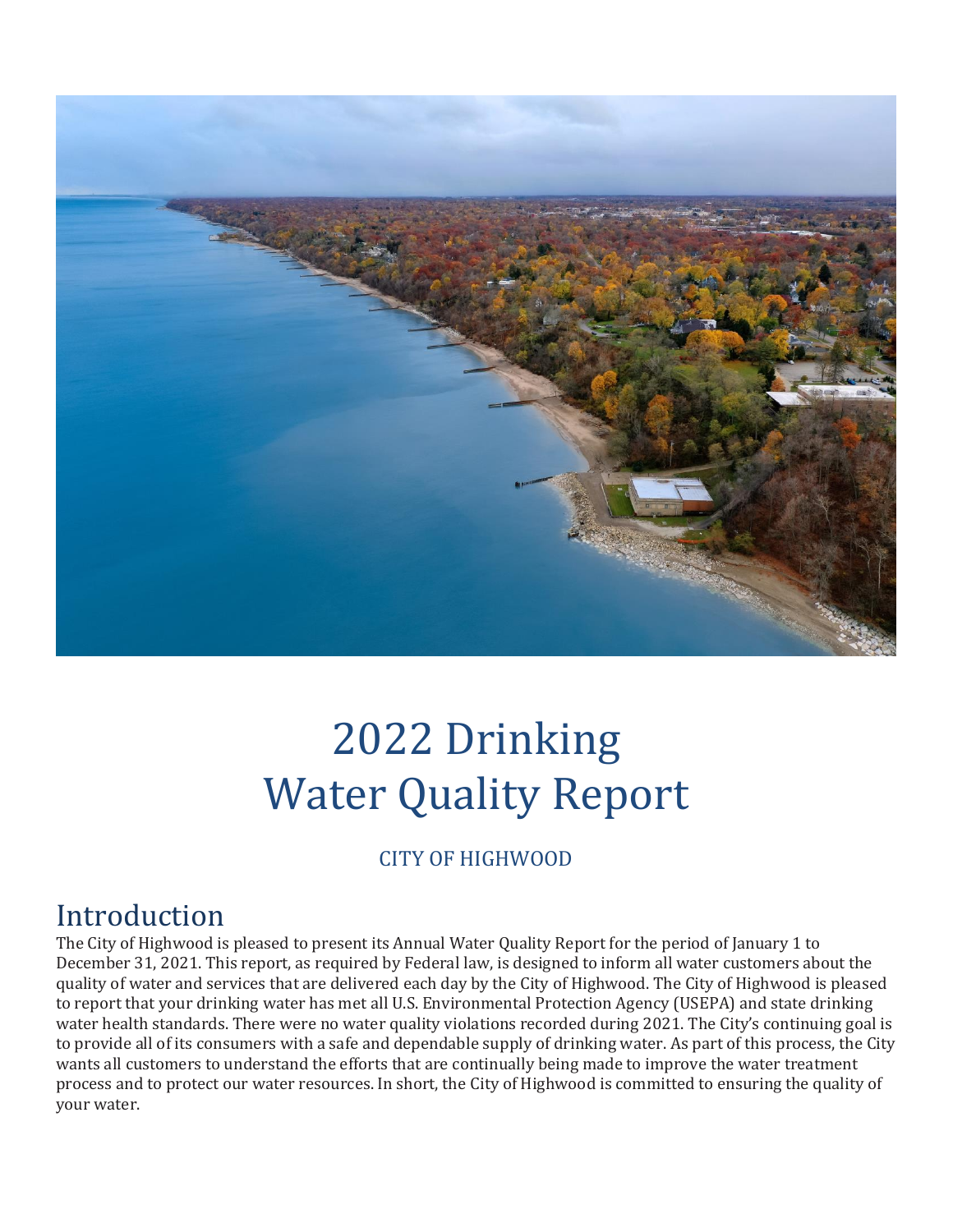# Source of Highwoods Drinking Water

The City of Highwood Water Plant uses surface water drawn from Lake Michigan through a 16" Intake Pipe located a little over one half mile from shore in Lake Michigan. This Intake Pipe is situated at a depth of 20 feet below the lakes surface. All sources of drinking water are subject to potential contamination by constituents that are naturally occurring or are manmade. Those constituents can be microbes, organic or inorganic chemicals. Drinking water, including bottled water, may reasonably be expected to contain at least small amounts of some contaminants. The presence of contaminants does not necessarily indicate that the water poses a health risk. More information about contaminants and potential health effects can be obtained by calling the USEPA's Safe Drinking Water Hotline at the following number (1-800-426-4791).

# **Contaminants**

The sources of drinking water (both tap water and bottled water) include rivers, lakes, streams, ponds, reservoirs, springs, and wells. As water travels over the surface of the land or through the ground, it dissolves naturallyoccurring minerals and, in some cases, radioactive material, and can pick up substances resulting from the presence of animals or from human activity. Possible contaminants consist of:

**Microbial Contaminants**, such as viruses and bacteria, which may come from sewage treatment plants, septic systems, agricultural livestock operations, and wildlife.

**Inorganic contaminants**, such as salts and metals, which can be naturally-occurring or result from urban storm water runoff, industrial or domestic wastewater discharges, oil and gas production, mining, or farming.

**Pesticides and herbicides,** which may come from a variety of sources such as agriculture, urban storm water runoff, and residential uses.

**Organic chemical contaminants,** including synthetic and volatile organic chemicals, which are by-products of industrial processes and petroleum production, and can also come from gas stations, urban storm water runoff, and septic system

**Radioactive contaminants,** which can be naturally-occurring or be the result of oil and gas production and mining activities.

**Turbidity**, is a measure of the cloudiness of the water caused by suspended particulates and is monitored because it is a good indicator of water quality and the effectiveness of our filtration system and disinfectants.

**Sodium,** is not a federal or state MCL for sodium. Monitoring is required information to consumers and health officials that are concerned about sodium intake due to dietary precautions. If the level is greater than 20 ppm, and you are on a sodium restricted diet, you should consult a physician.

**Lead and Copper,** The City of Highwood is in full compliance with all State and Federal regulations governing the control of lead and copper within public drinking water supplies. If present, elevated levels of lead can cause serious health problems, especially for pregnant women and young children. Lead in drinking water is primarily from materials and components associated with service lines and home plumbing. The City of Highwood is responsible for providing high quality drinking water, but cannot control the variety of materials used in plumbing components. When your water has been sitting for several hours, you can minimize the potential for lead exposure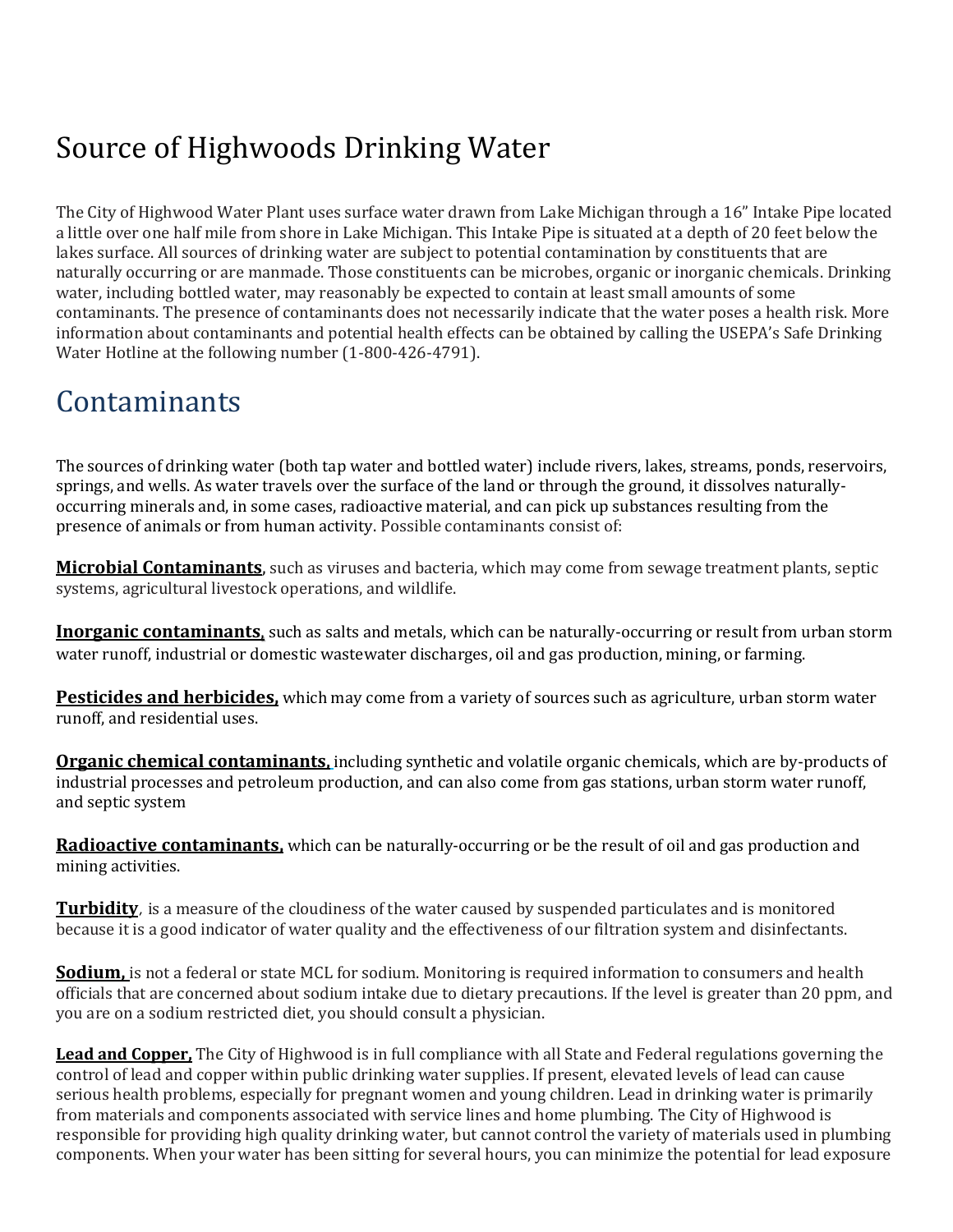by flushing your tap for 30 seconds to 2 minutes before using water for drinking or cooking. If you are concerned about lead in your water, you may wish to have your water tested. Information on lead in drinking water, testing methods, and steps you can take to minimize exposure is available from the Safe Drinking Water Hotline or at [http://www.epa.gov/safewater/lead.](http://www.epa.gov/safewater/lead)

Please contact Chris Cizek, Responsible operator in charge; at 847.432.3730 or 847.613.9122 should you have any questions regarding this report.

# Definitions

In the table hereafter you will find many terms and abbreviations you might not be familiar with. To help you better understand these terms we've provided the following definitions:

### **Unit Descriptions**

mg/L **- milligrams per liter** or the number of milligrams of substance in one liter of water.

ppm **- Parts per million** or Milligrams per liter (mg/L).

ppb - **Parts per billion** or Micrograms per liter (Ìg/L).

NTU **- Nephelometric Turbidity Unit,** used to measure the cloudiness in drinking water.

NA – not applicable

ND – not detected

TT - **Treatment Technique** or a required process intended to reduce the level of a contaminant in drinking water.

MCL - **Maximum Contaminant Level** or the highest level of a contaminant that is allowed in drinking water. MCLs are set as close to the MCLGs as feasible using the best available treatment technology.

MCLG - **Maximum Contaminant Level Goal** or the level of a contaminant in drinking water below which there is no known or expected risk to health. MCLGs allow for a margin of safety.

AL **– Action Level** or the concentration of a contaminant which, if exceeded, triggers treatment or other requirements which a water system must follow.

MRDLG **– Maximum Residual Disinfection Level Goal** or the level of a drinking water disinfectant below which there is no known or expected risk to health.

MRDL **– Maximum Residual Disinfectant Level** or the highest level of a disinfectant allow in drinking water.

MPL **– Maximum Permissible Level** that is state assigned

# Additional Information

Some people may be more vulnerable to contaminants in drinking water than the general population. Immune or compromised persons such as persons with cancer undergoing chemotherapy, persons who have undergone organ transplants, people with HIV/AIDS or other immune system disorders, some elderly, and infants can be particularly at risk from infections. These people should seek advice about drinking water from their health care providers. USEPA/CDC guidelines on appropriate means to lessen the risk of infection by Cryptosporidium and other microbiological contaminants are available from the USEPA's Safe Drinking Water Hotline (1-800-426-4791).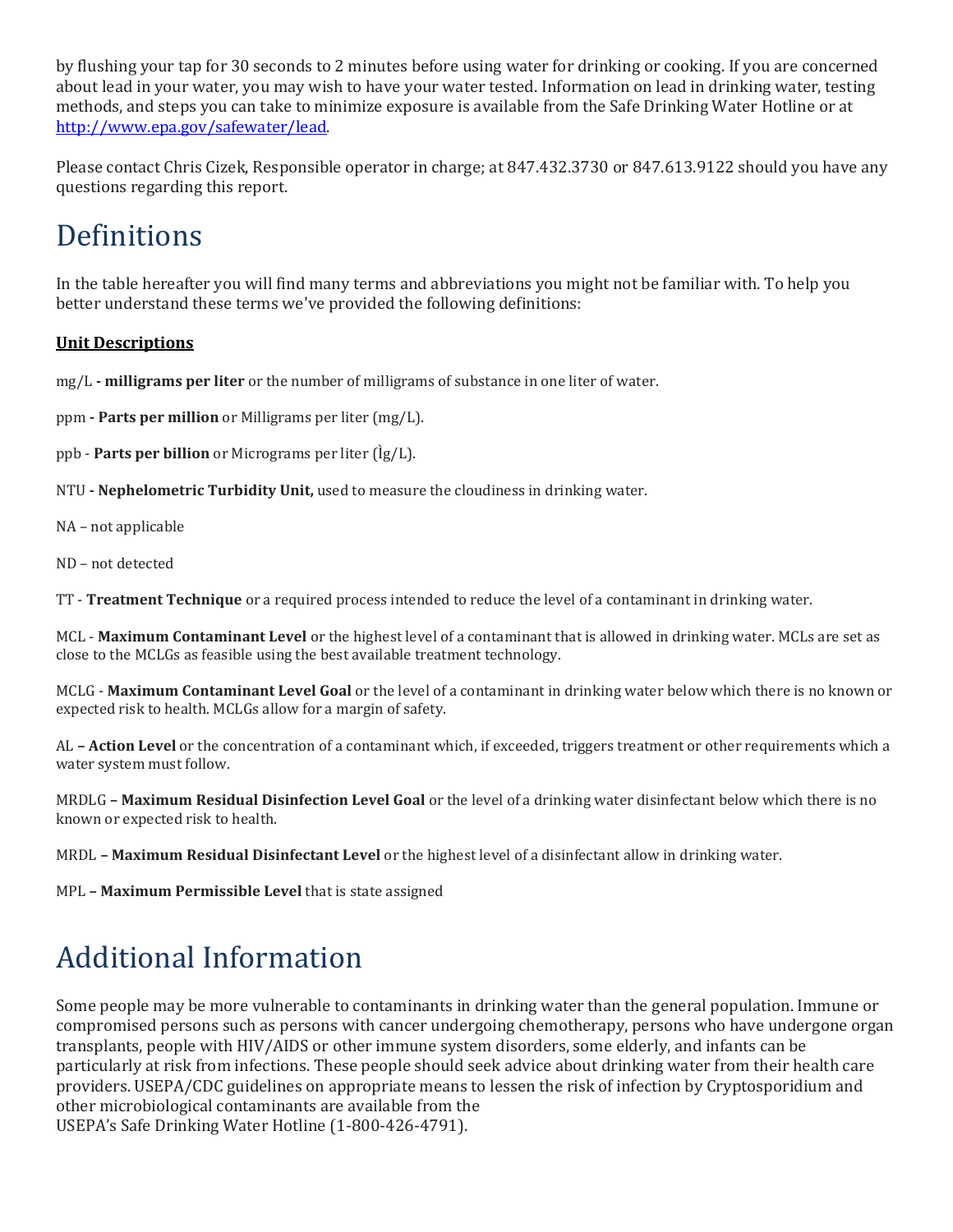### **Highwood 2022 Annual Drinking Water Quality Report HIGHWOOD IL0970550**

**Highwood is Surface water For more information regarding this report contact: Chris Cizek, ROINC Phone: 847.432.1924**

Este informe contiene información muy importante sobre el agua que usted bebe. Tradúzcalo ó hable con alguien que lo entienda bien.

Annual Water Quality Report for the period of January 1 to December 31, 2021.

This report is intended to provide you with important information about your drinking water and the efforts made by the water system to provide safe drinking water. This report WILL NOT be mailed to water consumers but will however be available by the city for review upon request.

#### **Source of Drinking Water**

The sources of drinking water (both tap water and bottled water) include rivers, lakes, streams, ponds, reservoirs, springs, and wells. As water travels over the surface of the land or through the ground, it dissolves naturally-occurring minerals and, in some cases, radioactive material, and can pick up substances resulting from the presence of animals or from human activity. Contaminants that may be present in source water include:

- Microbial contaminants, such as viruses and bacteria, which may come from sewage treatment plants, septic systems, agricultural livestock operations, and wildlife.

- Inorganic contaminants, such as salts and metals, which can be naturally-occurring or result from urban storm water runoff, industrial or domestic wastewater discharges, oil and gas production, mining, or farming.

- Pesticides and herbicides, which may come from a variety of sources such as agriculture, urban storm water runoff, and residential uses.

- Organic chemical contaminants, including synthetic and volatile organic chemicals, which are by-products of industrial processes and petroleum production, and can also come from gas stations, urban storm water runoff, and septic systems.

- Radioactive contaminants, which can be naturally-occurring or be the result of oil and gas production and mining activities.

Drinking water, including bottled water, may reasonably be expected to contain at least small amounts of some contaminants. The presence of contaminants does not necessarily indicate that water poses a health risk. More information about contaminants and potential health effects can be obtained by calling the EPAs Safe Drinking Water Hotline at (800) 426-4791.

In order to ensure that tap water is safe to drink, EPA prescribes regulations which limit the amount of certain contaminants in water provided by public water systems. FDA regulations establish limits for contaminants in bottled water which must provide the same protection for public health.

Some people may be more vulnerable to contaminants in drinking water than the general population.

Immuno-compromised persons such as persons with cancer undergoing chemotherapy, persons who have undergone organ transplants, people with HIV/AIDS or other immune system disorders, some elderly and infants can be particularly at risk from infections. These people should seek advice about drinking water from their health care providers. EPA/CDC guidelines on appropriate means to lessen the risk of infection by Cryptosporidium and other microbial contaminants are available from the Safe Drinking Water Hotline (800-426-4791).

If present, elevated levels of lead can cause serious health problems, especially for pregnant women and young children. Lead in drinking water is primarily from materials and components associated with service lines and home plumbing. We cannot control the variety of materials used in plumbing components. When your water has been sitting for several hours, you can minimize the potential for lead exposure by flushing your tap for 30 seconds to 2 minutes before using water for drinking or cooking. If you are concerned about lead in your water, you may wish to have your water tested. Information on lead in drinking water, testing methods, and steps you can take to minimize exposure is available from the Safe Drinking Water Hotline or at [http://www.epa.gov/safewater/lead.](http://www.epa.gov/safewater/lead)

#### **Source Water Information**

Source Water Name Type of Water Location

INTAKE 3 (20235) LAKE MICHIGAN LAKE MICHIGAN WATER Surface Water 3500 FEET NORTHEAST OF THE PLANT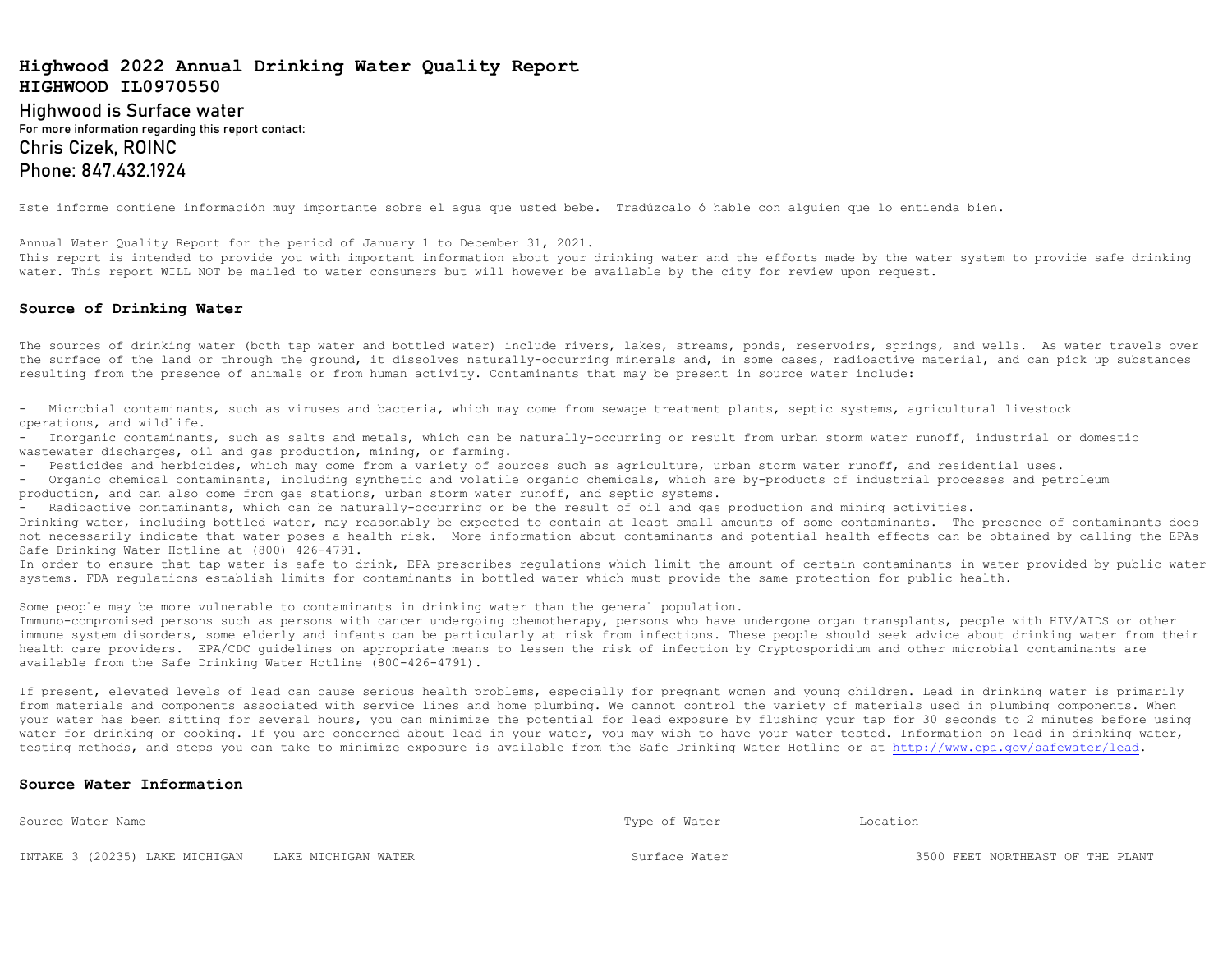#### **Source Water Assessment**

We want our valued customers to be informed about their water quality. If you would like to learn more, please feel welcome to attend any of our regularly scheduled meetings at Highwood City Hall every first and third Tuesdays of each month, at 6 pm located at 17 Highwood Avenue, Highwood Illinois 60040. The source water assessment for our supply has been completed by the Illinois EPA. If you would like a copy of this information, please stop by City Hall or call our water operator at 847)432-1924. To view a summary version of the completed Source Water Assessments, including: Importance of Source Water; Susceptibility to Contamination Determination; and documentation/recommendation of Source Water Protection Efforts, you may access the Illinois EPA website at http://www.epa.state.il.us/cgi-bin/wp/swap-fact-sheets.pl.

Source of Water: HIGHWOOD Susceptibility is defined as the likelihood for the source water(s) of a public water system to be contaminated at concentrations that would pose a concern. The Illinois EPA considers all surface water sources of a community water supply to be susceptible to potential pollution problems. The very nature of surface water allows contaminants to migrate into the intake with no protection only dilution, which is the reason for mandatory treatment for all surface water supplies in Illinois. A workgroup from the Great Lakes States was organized to develop a protocol for assessing the Great Lakes. The mission of the Great Lakes Protocol was to develop a consistent procedure allowing the flexibility necessary to properly conduct source water assessments of the Great Lakes as a drinking water source. This flexibility takes into account the variability of these sources and site-specific concerns for determination of source sensitivity and susceptibility (Illinois EPA, 1999). Sensitivity is defined as the intrinsic ability of surface water to be isolated from contaminants by the physical attributes of the hydrologic or geologic setting. With this in mind, the degree of sensitivity becomes the prevailing factor in the susceptibility determination for intakes on the Great Lakes. Intakes located close to shore, or close to a major shipping lane will be more sensitive and thus more susceptible to potential contamination. Highwood's intake has a moderate sensitivity and therefore has greater protection from shoreline contaminates due to mixing and dilution. However, although there are no potential sources within Highwood's critical assessment zone, there are several within the immediate source water area. Shoreline contaminants in the vicinity of this intake such as the combination of the land use, the proximity of storm sewer outfalls and NSSD pumping stations are perceived as a threat and add to the susceptibility of this intake. However, it should be stressed that treatment employed by Highwood is protective of their consumers as noted by the facility's finished water history.

#### **2021 Regulated Contaminants Detected**

#### **Turbidity**

|                                   | Limit (treatment Technique) | Level Detected | Violation | Likely Source of |  |
|-----------------------------------|-----------------------------|----------------|-----------|------------------|--|
|                                   |                             |                |           | Contamination    |  |
| Highest Single Measurement        | 1 NTU                       | $0.086$ NTU    |           | Soil runoff      |  |
| Lowest monthly % meeting<br>limit | $0.3$ NTU                   | 99.93%         |           | Soil runoff      |  |

Information Statement: Turbidity is a measurement of the cloudiness of the water caused by suspended particles. We monitor it because it is a good indicator of water quality and the effectiveness of our filtration system and disinfectants.

#### **Total Organic Carbon**

The percentage of Total Organic Carbon (TOC) removal was measured each month and the system met all TOC removal requirements set, unless a TOC violation is noted in the violations section.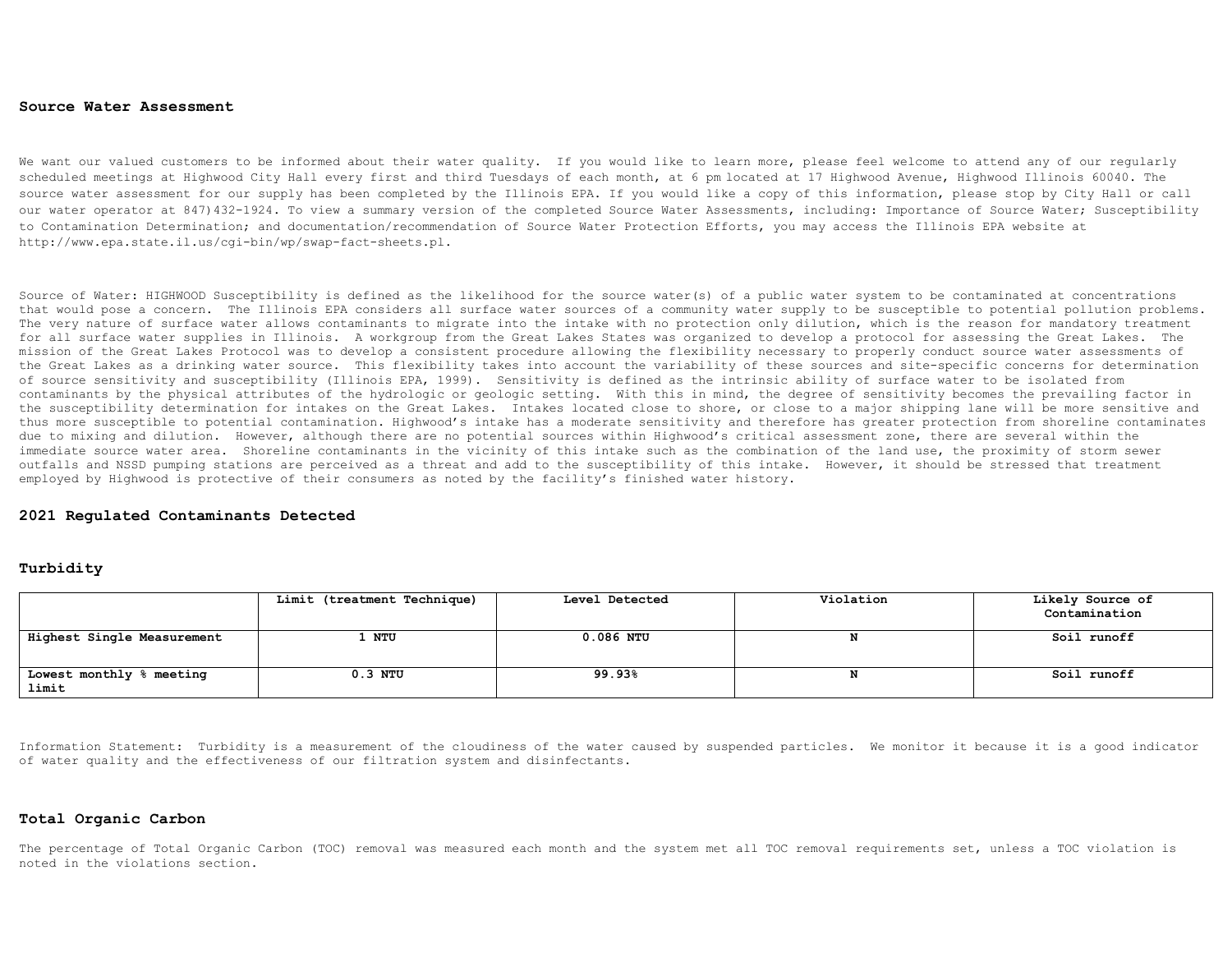### **Lead and Copper**

Definitions:

Action Level Goal (ALG): The level of a contaminant in drinking water below which there is no known or expected risk to health. ALGs allow for a margin of safety.

Action Level: The concentration of a contaminant, which, if exceeded, triggers treatment or other requirements, which a water system must follow.

| Lead and Copper | Date Sampled | MCLG | Action Level<br>(AL) | 90 <sup>th</sup><br>Percentile | #Sites Over<br>AL. | Units | Violation | Likely Source of<br>Contamination                                                                                   |
|-----------------|--------------|------|----------------------|--------------------------------|--------------------|-------|-----------|---------------------------------------------------------------------------------------------------------------------|
| Copper          | 2021         | 1.3  | 1.3                  | 0.76                           |                    | ppm   | N         | Erosion of natural<br>deposits; Leaching from<br>wood preservatives;<br>Corrosion of household<br>plumbing systems. |
| Lead            | 2021         | 0    | 15                   | 4.4                            |                    | ppb   | N         | Corrosion of household<br>plumbing systems;<br>Erosion of natural<br>deposits.                                      |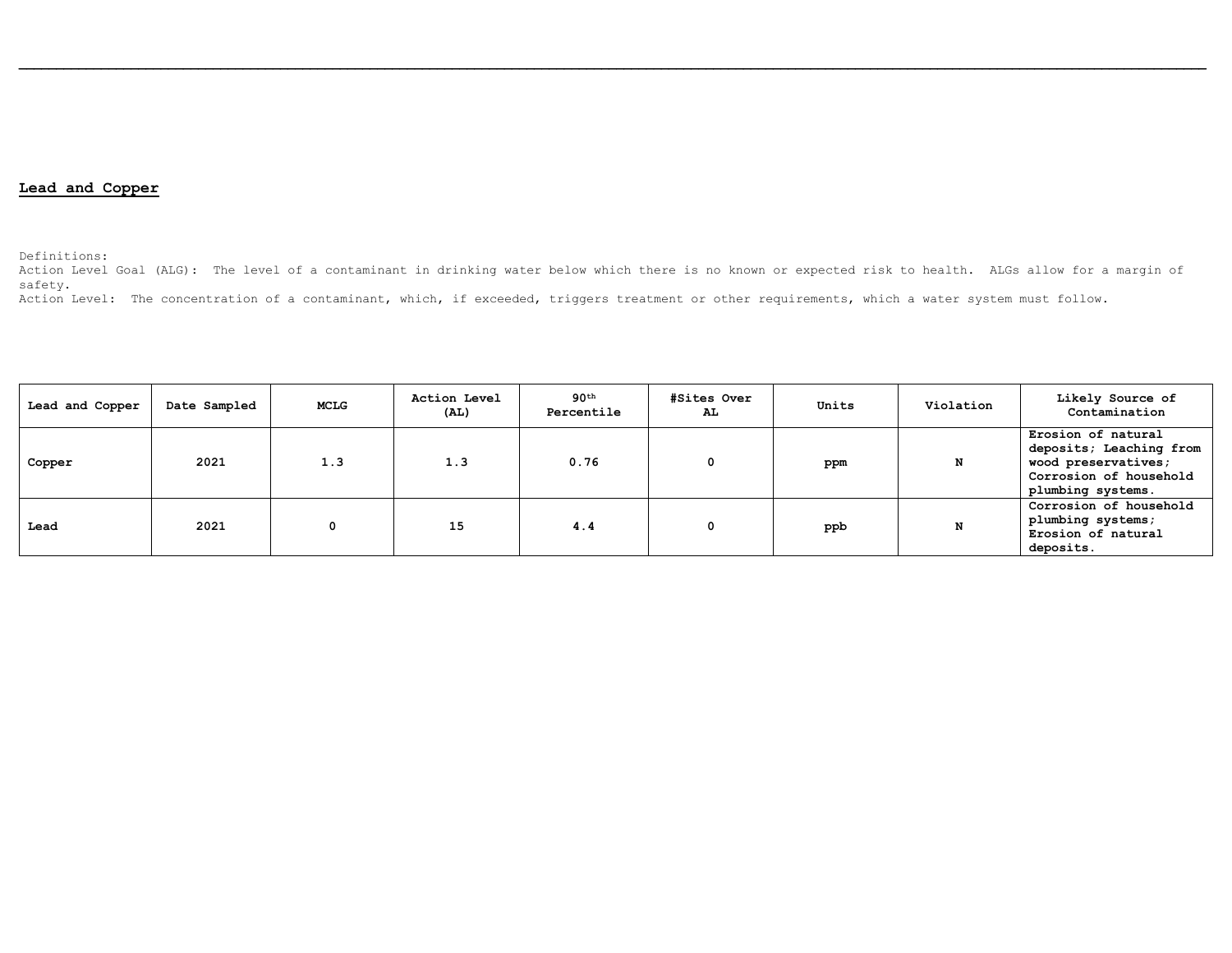### **Water Quality Test Results**

| Definitions:                                          | The following tables contain scientific terms and measures, some of which may require explanation.                                                                                                                                                                         |
|-------------------------------------------------------|----------------------------------------------------------------------------------------------------------------------------------------------------------------------------------------------------------------------------------------------------------------------------|
| Avq:                                                  | Requlatory compliance with some MCLs are based on running annual average of monthly samples.                                                                                                                                                                               |
| Level 1 Assessment:                                   | A Level 1 assessment is a study of the water system to identify potential problems and determine (if possible)<br>why total coliform bacteria have been found in our water system.                                                                                         |
| Level 2 Assessment:                                   | A Level 2 assessment is a very detailed study of the water system to identify potential problems and determine (if possible)<br>why an E. coli MCL violation has occurred and/or why total coliform bacteria have been found in our water system on multiple<br>occasions. |
|                                                       | Maximum Contaminant Level or MCL: The highest level of a contaminant that is allowed in drinking water. MCLs are set as close to the MCLGs as feasible<br>using the best available treatment technology.                                                                   |
| Maximum Contaminant Level Goal<br>Or MCLG:            | The level of a contaminant in drinking water below which there is no known or expected risk to health. MCLGs allow for a<br>margin of safety.                                                                                                                              |
| Maximum residual disinfectant<br>level or MRDL:       | The highest level of a disinfectant allowed in drinking water. There is convincing evidence that addition of a disinfectant<br>is necessary for control of microbial contaminants.                                                                                         |
| Maximum residual disinfectant<br>level goal or MRDLG: | The level of a drinking water disinfectant below which there is no known or expected risk to health. MRDLGs do not reflect<br>the benefits of the use of disinfectants to control microbial contaminants.                                                                  |
| Na:                                                   | not applicable.                                                                                                                                                                                                                                                            |
| Mrem:                                                 | millirems per year (a measure of radiation absorbed by the body)                                                                                                                                                                                                           |
| ppb:                                                  | micrograms per liter or parts per billion - or one ounce in 7,350,000 gallons of water.                                                                                                                                                                                    |
| ppm:                                                  | milligrams per liter or parts per million - or one ounce in 7,350 gallons of water.                                                                                                                                                                                        |
| Treatment Technique or TT:                            | A required process intended to reduce the level of a contaminant in drinking water.                                                                                                                                                                                        |